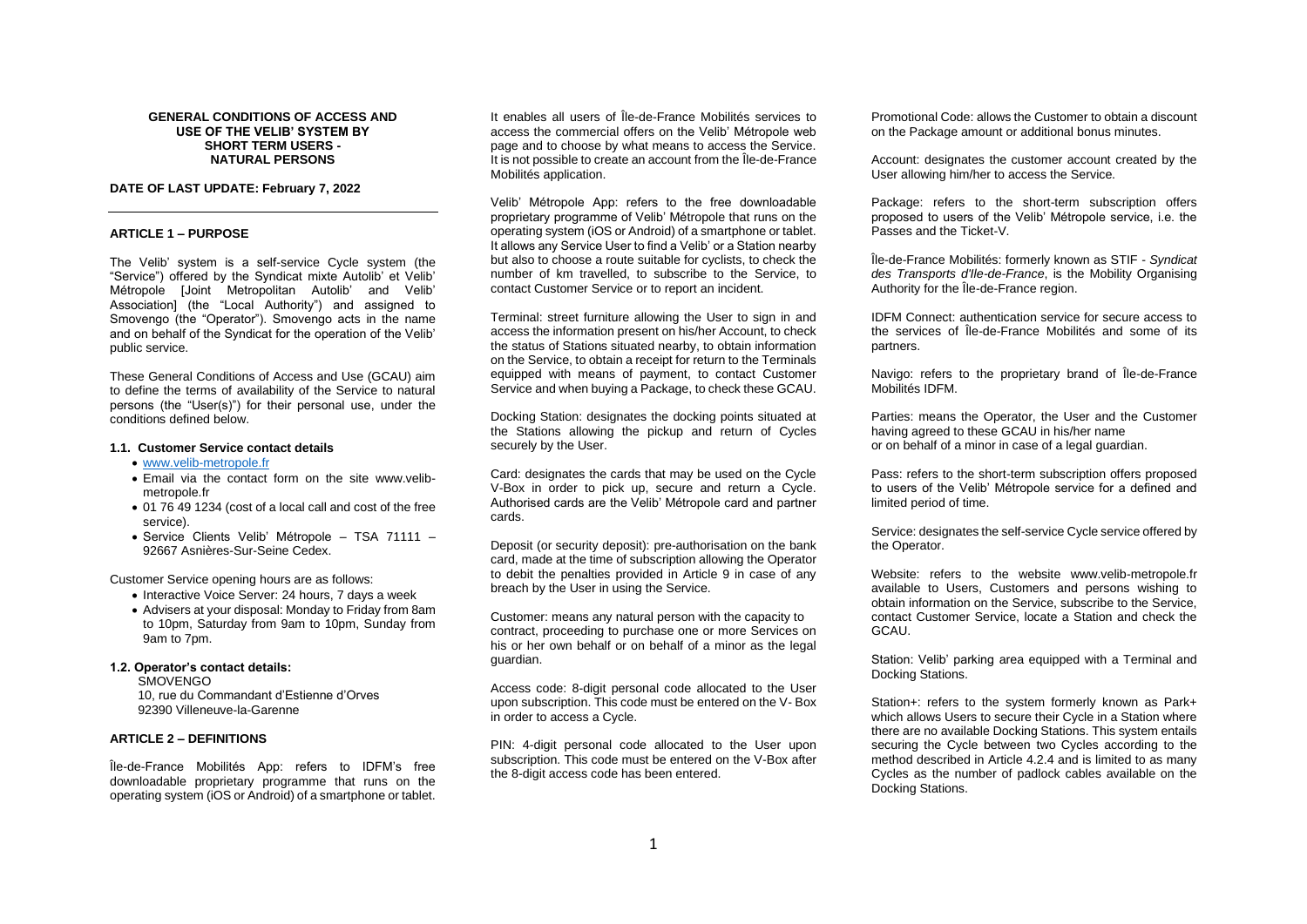Ticket-V: refers to a short-term subscription offer proposed to users of the Velib' Métropole service for a single ticket for a single journey.

User: means any natural person over 14 years of age using the Service with a Package.

Cycle: refers to both the Mechanical Cycles and the Electrically-Assisted Cycles used within the scope of the Service offered by Velib' Métropole.

Electrically-Assisted Cycle: refers solely to the electricallyassisted Cycles used within the scope of the Service offered by Velib' Métropole.

V-Box: electronic control unit fitted to the handlebars allowing direct access to the Cycle either by entering an Access Code or by tapping a card on the screen. Other functionalities will be incorporated as the Service is developed.

#### **ARTICLE 3 – DESCRIPTION OF THE SERVICE**

#### **3.1 Presentation of the Service**

The Service allows the User, after purchasing a Package on the Velib' Métropole Website or App, to borrow a Cycle according to the terms described below.

The Service comprises Stations including a Terminal and Docking Stations allowing the hire and return of Cycles used within the scope of the Service.

The Terminal allows the User:

- To buy to a Package from Terminals equipped with a method of payment;
- To identify themselves and access the information on their Account if the User has created one at the time of purchase;
- To check the status of Stations situated nearby;
- To obtain information on the Service;
- To obtain a receipt of return from Terminals equipped with a method of payment
- To contact Customer Service;
- To consult the GCAU when purchasing a Package.
- The Cycle is fitted with a V-Box allowing the User:
	- To provide identification;
	- To borrow, secure and return the Cycle:

• To access journey information such as speed, duration of use, etc.

#### **3.2 Presentation of the Short-Term Packages**

Packages are strictly personal. Passes allow the hire of 1 to 5 Cycles at the same time under the conditions described below.

From the time of purchase of the Package, the User has 15 calendar days to make his/her first hire. After this period, the Package is no longer valid and the amount of the Package still payable.

The Packages offered within the scope of the Service are the following:

|  | <b>Short-term</b><br>packages                                                                  | <b>Description</b>                                                                                                                                                                                                                                                                                                           |
|--|------------------------------------------------------------------------------------------------|------------------------------------------------------------------------------------------------------------------------------------------------------------------------------------------------------------------------------------------------------------------------------------------------------------------------------|
|  | V Pratique<br>called Ticket-V                                                                  | • Hire a Mechanical Cycle or an<br>Electrically-Assisted Cycle for a<br>single journey.                                                                                                                                                                                                                                      |
|  | V Découverte<br>(Mechanical<br>Cycle) called<br>24-hour<br>Classic Pass                        | • Hire of 1 to 5 Cycles at the same<br>time:<br>• Hire of Mechanical Cycles for an<br>unlimited number of rides and<br>Electrically-Assisted Cycles (EAC)<br>strictly at an additional cost;<br>• Successive hires valid for a period<br>of 24 consecutive hours from the<br>first hire.                                     |
|  | V Découverte<br>(Electrically-<br>Assisted<br>Cycle) called<br>24-hour<br><b>Flectric Pass</b> | • Hire of 1 to 5 Cycles at the same<br>time:<br>Hire of Mechanical Cycles for an<br>unlimited number of rides and<br>Electrically-Assisted Cycles, up to<br>a limit of 6 journeys per day, any<br>additional hire being charged;<br>• Successive hires valid for a period<br>of 24 consecutive hours from the<br>first hire. |
|  | V Séjour<br>called 3-Day<br>Pass                                                               | • Hire of 1 to 5 Cycles at the same<br>time:<br>Hire of Mechanical Cycles for an<br>unlimited number of rides and<br>Electrically-Assisted Cycles, up to                                                                                                                                                                     |

- a limit of 6 journeys per day, any additional hire being charged: • Successive hires valid for a period
- of 3 consecutive days from the first ride.

Access to the Station + system for picking up and dropping off a Cycle is possible for all Package Users.

#### **3.3 Service Availability**

Once the User has a Pass, they may, subject to the provisions of Article 7, hire one or more Cycles for an unlimited number of rides during the period of validity of their Pass. The User Pass allows, depending on the option chosen at the time of purchase, the simultaneous use of 1 to 5 Cycles.

The Ticket-V only allows for 1 Cycle to be hired.

The User Pass excludes the use of the same Cycle beyond the limit of three consecutive hires per 24-hour period. The Pass also excludes the use of the Service for rental purposes or for regular commercial deliveries.

For all hires lasting at least 3 minutes, and in order to avoid any privatisation of a Cycle, a waiting period of between 3 and 5 minutes must be respected between two hires of the same Cycle.

No hire may exceed a period of 24 consecutive hours (hereinafter the "Authorised Continuous Period of Use").

In the event of a dispute concerning the Period of Use of the Service by the User, the data delivered by the Customer Service information server will stand. Beyond the Authorised Continuous Period of Use, the Cycle shall be deemed not returned and the Operator reserves the right to apply the penalties provided for in Article 9 and to deduct the corresponding amounts from the Deposit referred to Article 5.3.

The Service is accessible within the limit of the Cycles available at each Station, 7 days a week, 24 hours a day, uninterruptedly, except in the event of force majeure or decree by the competent authorities of a temporary or permanent, total or partial restriction on the use of one or more Stations or of cycle travel over the area of the Service.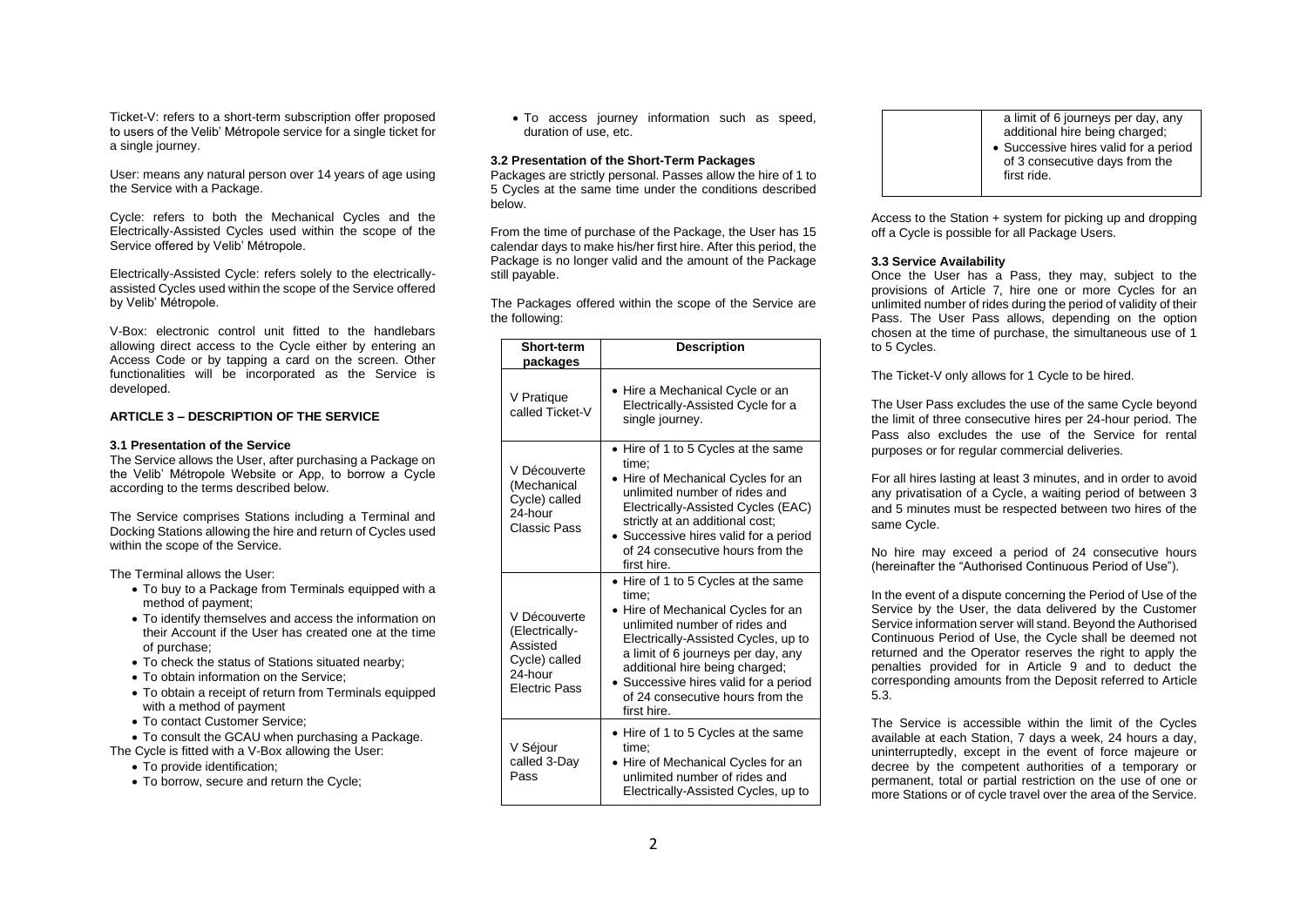The Operator shall use its best endeavours to inform the User in real time of the conditions of availability of the Service via the Website or the Velib' Metropole App'.

## **ARTICLE 4 – PROCEDURE FOR ACCESSING THE SERVICE**

## **4.1. Subscription to the Service**

#### **4.1.1 Creating an Account**

In order to subscribe to the Service and use it, the User must buy a Package on the Website, the Velib' Metropole App or directly on a Terminal equipped with a payment method.

- On the Website and the Velib' Métropole App, the User:
	- ✓ chooses a Package (Ticket-V, 24-hour Classic Pass, 24-hour Electric Pass, 3-Day Pass), and the number of Cycles the User wishes to hire at the same time when purchasing a Pass;
	- $\checkmark$  defines his/her username (email address) and password which then give access to Account information;
	- $\checkmark$  enters their details:
	- $\checkmark$  chooses a 4-digit PIN:
	- $\checkmark$  accepts these GCAU by ticking the box provided for this purpose and authorises the Operator to debit up to €300 for 1 Cycle or up to €600 for several Cycles as a Deposit, the terms of which are provided for in Article 5.3.
- From the Terminal, the User can:
	- ✓ choose a Package (Ticket-V, 24-hour Classic Pass, 24-hour Electric Pass, 3-Day Pass), and the number of Cycles they wish to rent at the same time when purchasing a Pass;
	- $\checkmark$  choose a 4-digit PIN;
	- $\checkmark$  accept these GCAU by ticking the box provided for this purpose and authorise the Operator to debit up to €300 for 1 Cycle or up to €600 for several Cycles as a Deposit, the terms of which are provided for in Article 5.3;
	- $\checkmark$  finally, the User is asked to enter their e-mail address and/or telephone number so that it can be provided upon subscription.
- On the Île-de-France Mobilités App, the user:
	- $\checkmark$  Selects the 'Purchase other services' heading. then the 'Cycles – Velib' mobility mode,
	- $\checkmark$  Then the User selects the means to access the Service: Navigo card or Access Code,
- ✓ If the User chooses the Navigo Card as the means to access to access the Service, the User is then asked to swipe their Navigo Card on their smartphone so that their Navigo Card is directly recognised when they first pick up a Cycle, following the purchase of their Package.
- ✓ Users are informed that the Île-de-France Mobilités App does not allow them to create an Account. The User will therefore not be able to access the following features:
	- **•** View trip history (date, time, journey time, km travelled, cycle number used, CO<sub>2</sub> saved. starting and ending station, average speed and value of the journey in euros);
	- **•** View payment receipts ;
	- Report the loss or theft of the means to access the Service;
	- Report a fault on a Cycle or a Bicycle abandoned outside a Station
	- View and modify personal and contact information, payment method, manage communication preferences, and view package details;
	- Rate Cycle after a ride:
	- Share uses;
	- View the dashboard (total km travelled, number of journeys made, average journey time, CO<sub>2</sub> saved;
	- Monitor the status of favourite Stations.

To finalise the subscription to the Service, the User must pay the amount of the Package by bank card.

The User authorises the Operator to debit the amount payable for the Package and/or paid uses from the bank card registered to the Account. In this case, the details of the User's bank card are registered via an online payment protection system at the company INGENICO ECS under the conditions provided for in Article 5.4.

Only bank cards of the Carte Bleue, Visa, MasterCard and American Express networks are accepted. From 11 October 2021, prepaid bank cards, so-called 'virtual' bank cards and systematic authorisation bank cards will not be accepted as a means of payment for any purchase of a Package from the Website or Velib' Métropole App, nor for any amendment of bank card details.

To confirm the User's purchase, the User is prompted to choose a 4-digit PIN. If the User has purchased a Package via the Île-de-France Mobilités App, they will receive an automatically generated 4-digit PIN. After obtaining the PIN, the User is given an 8-digit Access Code. The User is successively prompted to enter these 2 codes when using the Service in any Station.

The Access Code and PIN are sent by email to Users having provided their email address. These codes are also available on their Account. When a Package is purchased at a Terminal equipped with a payment method, this 8-digit code is also printed on paper.

Once the payment is finalised, a statement is sent to the User by email. For Users having bought a Package through the Website or the Velib' Métropole App, the statement is also available in their Account under the 'Proof of Payment' heading.

The Operator reserves the right to refuse or cancel the creation of an Account or access to the Service for any User failing to satisfy the conditions required in these GCAU.

#### **4.1.2 Description of the means of access to Cycles**

Once the User has a Package, he/she may access the Cycles by the following means:

- the 8-digit Access Code generated by the Service plus the 4-digit PIN chosen by the User;
- A **compatible NFC** smartphone; this NFC access will only be available after downloading the Velib' Métropole App<sup>-</sup>
- the Navigo Card;
- a Velib' Métropole Card.

Following subscription, the User may use the Service immediately by entering the 8-digit Access Code together with the 4-digit PIN on the Cycle V-Box.

# **4.1.3 How to Withdraw**

In the event of a distance subscription, the User shall be entitled, without having to provide justification , or to pay any penalties, to exercise a right to cancel the Package arranged within a period of 14 calendar days from the date of receipt of the subscription confirmation.

In such an event, the User shall inform Customer Service of this decision to withdraw by returning, prior to expiry of the aforesaid period, by returning the Velib' website withdrawal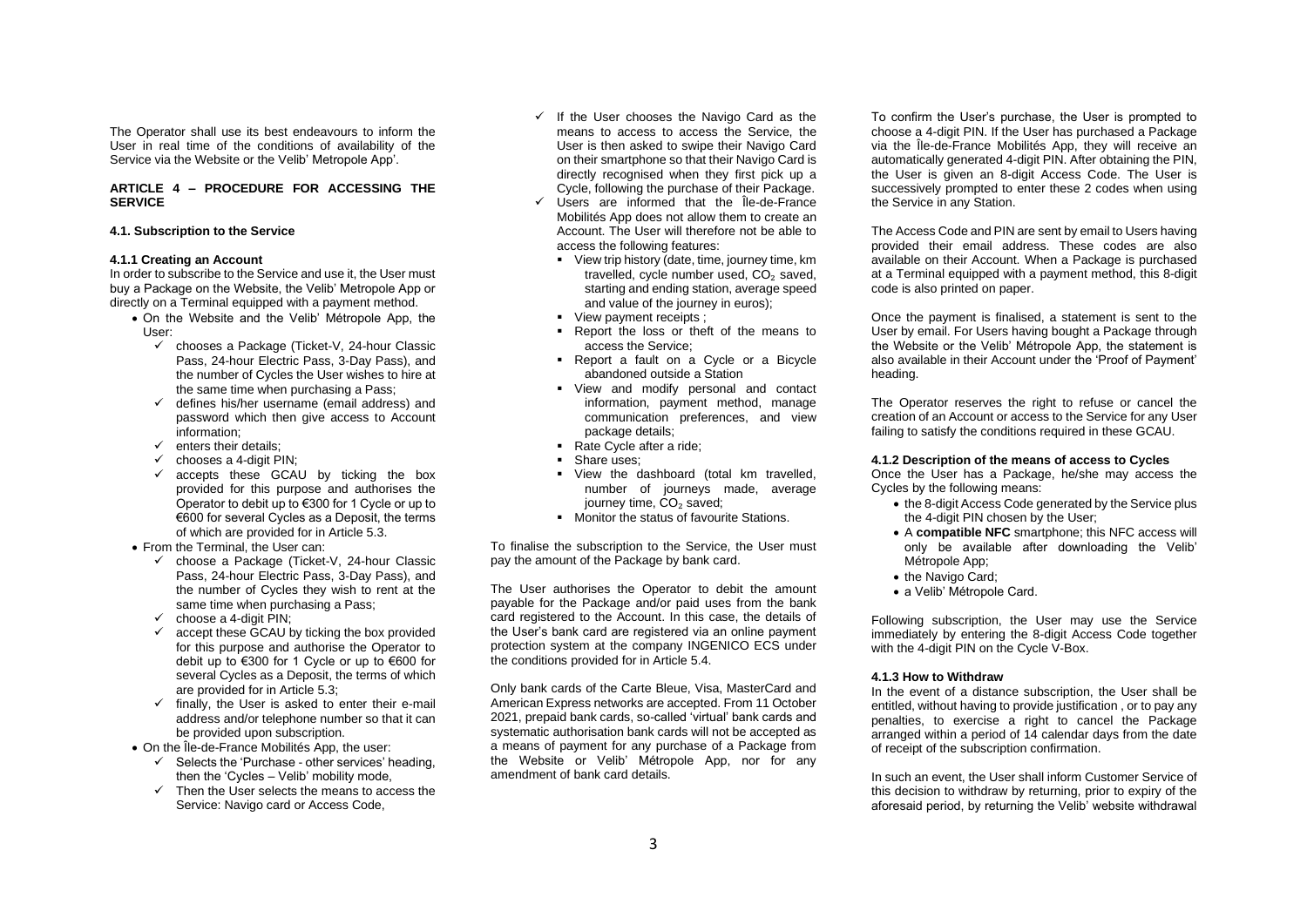form, duly completed, or any other unambiguous declaration expressing his/her wish to withdraw, either by email to the following address: [service-client@velib-metropole.fr,](mailto:service-client@velib-metropole.fr) or by post with acknowledgement of receipt to the following address: Service Clients Velib' Métropole – TSA 71111 – 92 667 Asnières-Sur-Seine Cedex.

If the Service has not commenced at the time the User exercises his/her right to withdraw, the User shall receive a full refund of the amounts paid.

If the Service has been started before the end of the withdrawal period, the User shall be charged the full amount of the Package as well as any additional usage costs and/or penalties.

## **4.2 Procedure for the use of Cycles**

## **4.2.1 Procedure for borrowing Cycles at the Station at the start of the hire period**

To borrow a Cycle, the User must:

- At a Station, stand directly in front of the Cycle for hire and press the "V" key on the V-Box to activate this Cycle;
- Enter his/her 8-digit Access Code on the V-Box keypad and press the "V" key again on the V-Box;
- Lastly, enter the 4-digit PIN.

If the User has a Navigo Card or a Velib' Métropole Card, the User can:

- At a Station, stand directly in front of the Cycle for hire and press the "V" key on the V-Box to activate this Cycle;
- Place the Card in front of the V-Box reader;
- Enter his/her 8-digit Access Code on the V-Box keypad and press the "V" key again on the V-Box;
- Enter the 4-digit PIN;
- finally, place his/her Card in front of the reader again.

If the User has purchased a Package via the Île-de-France Mobilités App and has selected their Navigo Card as the means to access the Service, this Navigo Card will be directly linked to the Package purchased. To borrow a Cycle, a User can then:

• directly go to a Station in front of the Cycle of their choice; • Press the "V" key on the Cycle V-Box to set it on active mode;

• Place the Navigo Card in front of the V-Box

The User may then remove the Cycle from its Docking Station when the message "GO" appears on the V-Box screen.

If the User has bought a Pass that allows him/her to borrow several Cycles, they may repeat the actions defined above as many times as necessary to borrow several Cycles, within the limit of the number of Cycles authorised by their Pass.

For Electrically-Assisted Cycles, electrical assistance switches on automatically as soon as the User starts pedalling. By default, the level of assistance is set at the minimum. It may be changed by the User directly on the V-Box to level 2 or 3. For safety reasons, this operation must be performed while stationary.

## **4.2.2 Securing a Cycle outside a Station during the hire period**

It is possible to lock the Cycle during the hire period outside a Station. The User is informed that in this case, the hire period continues to be recorded as normal.

To lock a Cycle outside a Station, the User must:

- Stop and press the "V" key on the Cycle V-Box:
- enter their 8-digit Access Code and then enter their 4 digit PIN;
- or, if applicable, scan the Navigo card or Smartphone on the V-Box;
- Follow the V-Box instructions to confirm that the User is taking a break.

The Cycle's steering is locked automatically.

It is also essential, however, to take the cable incorporated into the Cycle handlebars out from the right and, after passing it around a fixed structure, to insert the end into the hole in the lock located behind the front light, to attach the Cycle to a fixed structure.

To unlock the Cycle, the User must:

- Press the "V" key on the Cycle V-Box;
- then enter their 4-digit PIN or use their Navigo Card or smartphone on the V-Box.

The Cycle steering unlocks automatically. The User must then manually remove the lock cable and place it back in its

original place in the Cycle handlebars before continuing his/her journey.

### **4.2.3 Procedure for returning the Cycle to the Station following hire**

To return a Cycle following hire, the User must go to any Station with at least one Docking Station free and place the front wheel in one of the free Docking Stations until the Cycle is engaged and check:

- That the V-Box screen is switched on; if it is not, the User must press "V";
- And that the Cycle cannot be removed.

## As a result of these actions:

- A "STOP" message from the V-Box confirms that the Cycle is correctly docked marking the end of the hire period, the amount payable for use of the Service shall be charged according to the hire time and the charges defined in the User's Package;
- Any other message from the V-Box indicates that the Cycle is not properly locked. The User must then reposition the Cycle and carry out the return process again according to the procedure defined above, either at the same Docking Station or another available Docking Station, or otherwise press the V key after correctly repositioning the Cycle in its Docking Station.

If the Cycle is still not returned after these measures, the User must:

- Either contact Customer Service as soon as possible (by telephone or from the dedicated menu on the Terminal) to identify the cause of the incident;
- Or sign in at a Terminal equipped with means of payment to make a manual declaration of return of the Cycle enabling him/her to confirm the return time of the Cycle following the technical problem encountered.

If the error is recognised by the IT system, the amount charged for the journey shall be calculated on a *pro rata* basis from the time the User informs Customer Service.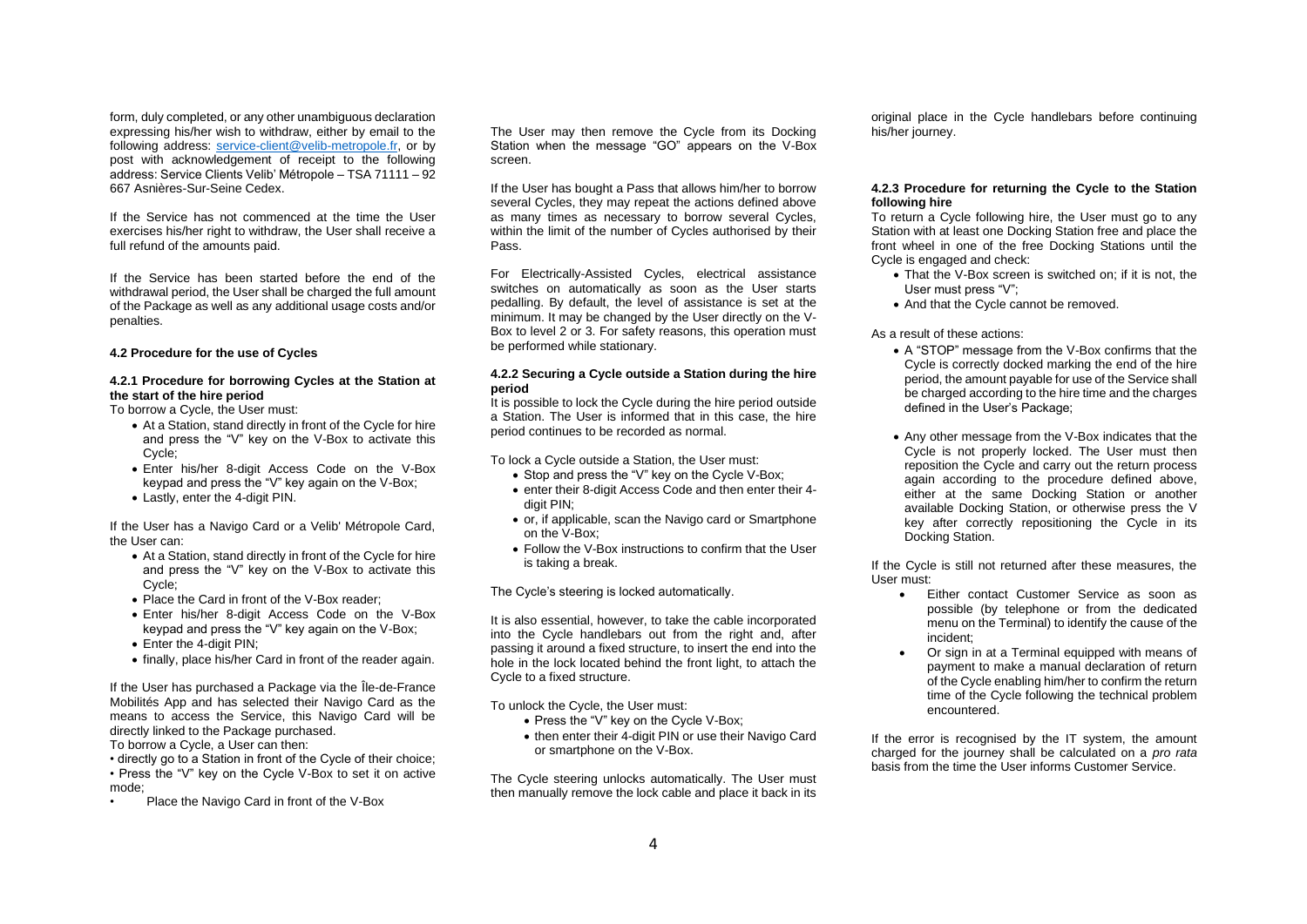If no error is recognised or if the User fails to inform Customer Service, the amount charged for the journey shall be payable in full, the Cycle remaining under the User's responsibility. The provisions of Article 9 shall also apply.

#### **4.2.4 Procedure for borrowing and returning at a Station that no longer has an available Docking Station – Station +**

Any User may return and borrow a Cycle secured by the Station+ system.

The Operator reserves the right to change the number of Stations with the Station+ system at any time. The Station+ system is activated by the Operator according to service regulation needs and according to the number of available Docking Stations in stations.

The activated Station+ system is only available in the Stations indicated on the Website and the Velib' Métropole App and when the V-Box offers it at the time of return.

A Station with the Station + system activated is indicated to Users by a yellow light at the top of the Terminal. To return a Cycle with the Station+ return system, simply:

- press the "V" button on the V-Box to light the screen and then press the "2" button to activate the Station+ return system;
- insert the Cycle between two secure Cycles in Docking Stations;
- press the "V" button on the V-Box to confirm that the Cycle is correctly positioned between the two cycles secured in the Docking Stations and thus activate the automatic handlebar and steering lock
- then pull the cable attached to the right-hand terminal and insert it into the hole behind the headlight of the Cycle to be returned, press "V" to confirm the locking of the anti-theft cable.
- Enter the 4 digits of the cable indicated on the yellow background of the cable and press "V" to confirm the entry.

The V-Box then displays the message "STOP" which marks the end of the hire period.

#### **ARTICLE 5 – CHARGING CONDITIONS**

The Service allows access to the Cycles, charging for use shall only change based on the use of a Mechanical Cycle or an Electrically-Assisted Cycle.

The price of the Service includes: the price of accessing the Service subscribed by the User and the price of use which varies depending on the type and number of Cycle(s) hired and the period of use of the Service.

The User pays the price of use in proportion to the period of use of the Service.

If the User has bought a Pass that allows several Cycles to be hired at the same time, the charge is per Cycle for each journey.

For Users having purchased a Package on the Website or the Velib' Métropole App: each journey can be seen in the 'My Account' section available on the Website, the Velib' Métropole App and the Terminals.

Users having purchased a Package via the Île-de-France Mobilités App receive a payment statement by email as soon as the purchase is validated in the Velib' Métropole App. Users having purchased a Package via the Île-de-France Mobilités App and are connected to IDFM Connect can also see their payment and its date in the IDFM App.

In the event of out-of-package use, Users who have purchased a Package via the IDFM App shall receive a specific payment statement by e-mail at the end of a 7-day period from the end of the validity period of the Package as referred to in Article 3.2 of these GCAU.

In the event of a complaint relating to one of his/her routes, the User shall provide the number of the corresponding route in order to be able to identify the times of pickup and return of the Cycle.

In the case of a Package, the cost of the Package and that of any out-of-package use and any penalties related to the application of Article 9 are due on the expiry date of the Pass or Ticket.

The charges and conditions relating to each Package and out-of-package use may be reviewed by the Operator after deliberation by the Local Authority. The charges and conditions associated with each Package may be subject to commercial discounts during periods set by decision of the Local Authority or to reductions obtained through the use of Promotional Codes.

#### **5.1 Charges**

The Package charges are available at any time on the Website, Velib' Métropole App and Terminal under the heading 'Charges'

## **5.1.1 Charges applicable to any Package bought between 18 July 2021 and 31 July 2021**

As the User has 15 days from the purchase of the Package to make their first hire, **the charges applicable to any Package bought between 18 July 2021 and 31 July 2021 are those in force since 1 January 2018**.

| <b>Mechanical Cycle</b>                                                      | <b>Electrically-Assisted</b><br>Cycle                                            |
|------------------------------------------------------------------------------|----------------------------------------------------------------------------------|
| • The first 30 minutes of<br>each journey are free of<br>charae <sup>1</sup> | • The first 30 minutes of<br>each journey are<br>charged from the first          |
| • Beyond that, charging<br>by 30-minute<br>increments <sup>2</sup>           | minute <sup>2</sup><br>• Beyond that, charging<br>by 30-minute<br>increments $2$ |

<sup>&</sup>lt;sup>1</sup> The first 30 minutes are for hires lasting 29 minutes and 59 seconds or less. This reasoning applies to each 30 minute period  $3$  The first  $45$  minutes are for

hires of 44 min 59 sec or less. This reasoning applies to every 45-minute increment.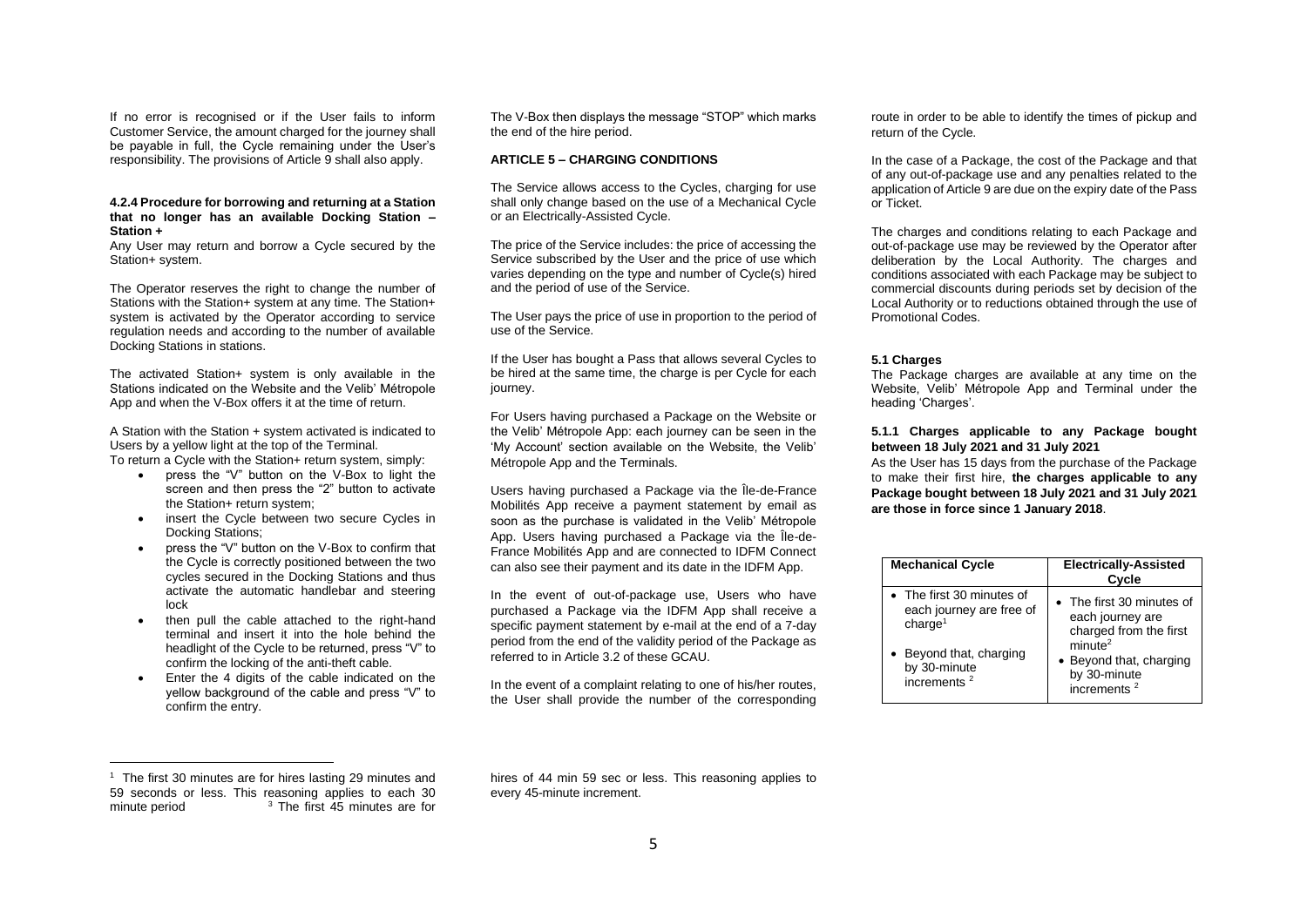The User pays the price of use in proportion to the period of use of the Service. Any 30-minute period commenced is, as applicable, charged in full.

If the User bought a Package allowing the hire of several Cycles simultaneously, the invoicing is per Cycle for each iourney.

## **5.1.2 Charges applicable for all Packages bought on or after 1 August 2021**

**The charges applicable to any Package bought on or after 1 August 2021 are those in force on 1 August 2021**. They may be revised by deliberation of the Syndicat mixte Autolib' Velib' Métropole.

| Package  | <b>Mechanical</b>                  | <b>Electrically-</b>      |  |
|----------|------------------------------------|---------------------------|--|
|          | Cycle                              | <b>Assisted Cycle</b>     |  |
|          | The first 45 minutes are free of   |                           |  |
| Ticket-V |                                    | charge                    |  |
|          | Beyond that, charging by 30-minute |                           |  |
|          |                                    | increments $2$            |  |
|          | The first 30                       | The first 45              |  |
| 24-hour  | minutes are free                   | minutes <sup>3</sup> are  |  |
| Classic  | of charge $2$                      | charged from              |  |
| Pass     |                                    | the first minute          |  |
|          | Beyond that, charging by 30-minute |                           |  |
|          |                                    | increments <sup>2</sup>   |  |
|          | The first 60                       | The first 45              |  |
|          | minutes are free                   | minutes are free          |  |
|          | of charge <sup>2</sup>             | of charge $3$             |  |
|          |                                    | within the limit of       |  |
|          |                                    | six hires per             |  |
|          |                                    | calendar day              |  |
| 24-hour  |                                    | from the time of          |  |
| Electric |                                    | pick-up.<br>Beyond that:  |  |
| Pass     |                                    | any additional            |  |
|          |                                    | hire over the             |  |
|          |                                    | same 24-hour              |  |
|          |                                    | period from the           |  |
|          |                                    | 1 <sup>st</sup> minute is |  |
|          |                                    | charged                   |  |
|          | Beyond that, charging by 30-minute |                           |  |
|          |                                    | increments $2$            |  |
|          | The first 60                       | The first 45              |  |
|          | minutes are free                   | minutes are free          |  |
|          | of charge $2$                      | of charge <sup>3</sup>    |  |

|            | within the limit of                |
|------------|------------------------------------|
|            | six hires per                      |
| 3-Day Pass | calendar day                       |
|            | from the time of                   |
|            | pick-up.                           |
|            | Beyond that:                       |
|            | any additional                     |
|            | hire over the                      |
|            | same 24-hour                       |
|            | period from the                    |
|            | $1st$ minute is                    |
|            | charged                            |
|            | Beyond that, charging by 30-minute |
|            | increments <sup>2</sup>            |

The User pays the price of use in proportion to the period of use of the Service. Any 30 or 45-minute period commenced is, as applicable, charged in full.

### **5.2 Promotional Codes**

The User can benefit from Promotional Codes, which he/she enters at the time of purchase. These Promotional Codes allow Users to benefit from discounts on the amount of their Packages.

The Operator may create Promotional Codes at its sole discretion. Users who benefit from these codes accept the terms of use of these Promotional Codes which provide for:

- use in a lawful manner for the target public and the purposes defined by the promotion concerned and in compliance with the specific conditions set by the Operator for each Promotional Code;
- may not be duplicated, sold or transferred, in any manner whatsoever, or made available to the public (whether posted on a public forum or otherwise) unless expressly authorised by the Operator;
- can be deactivated at any time by the Operator, if obtaining and/or using the Promotional Code proves to be fraudulent;
- cannot be exchanged or refunded:
- a period of validity which, beyond that, no longer allows their use.

If the Operator finds or believes that the use or refund of this Promotional Code has been made in error, fraudulently, unlawfully or in breach of the terms applicable to the Promotional Code or of the Terms and Conditions hereto, the Operator reserves the right to suspend the User and to deduct the unduly acquired amounts.

#### **5.3 Deposit**

When subscribing to the Service, the User is informed that when registering their bank card, the Operator, via its payment service provider INGENICO ECS, carries out the following:

- on the Website or the App, a bank card imprint which authorises the Operator to deduct all or part of the Deposit, in the event of the breaches indicated in Article 9 and giving rise to Penalties. The User enters their valid bank card identifiers on the subscription form screens for this purpose (card number, period of validity and CVV code).
- on the Terminal equipped with a payment method; the User enters their bank card in the payment reader and enters their PIN on the PCI DSS secure keyboard; in this subscription mode, a pre-authorisation to debit the bank card, corresponding to the amount of the deposit, is reserved on the balance of the card, which may affect the User's payment capacity.

For Visa Electron, MasterCard Maestro , and foreign bank cards, the associated bank account may be temporarily debited by the User's bank for the fixed amount of €300.

The Deposit amounts to €300 for each use of the Cycle valid for 30 days. For a hire of 2 to 5 Cycles, the amount is limited to €600.

If no Deposit is provided, the User cannot access the Service.

The Operator reserves the right to debit the deposit in full or in part, in the cases indicated in Article 9.

In accordance with Article 9 of the GCAU, the User also authorises the Operator to debit the sums payable by the User by way of penalties where the User breaches the conditions of use of the Service.

## **5.4 Payment Protection**

The Operator uses the services of INGENICO ECS, a specialist company, to protect online payments made by bank card.

Payments are made via a secure and PCI-DSS certified payment interface. The service provider undertakes to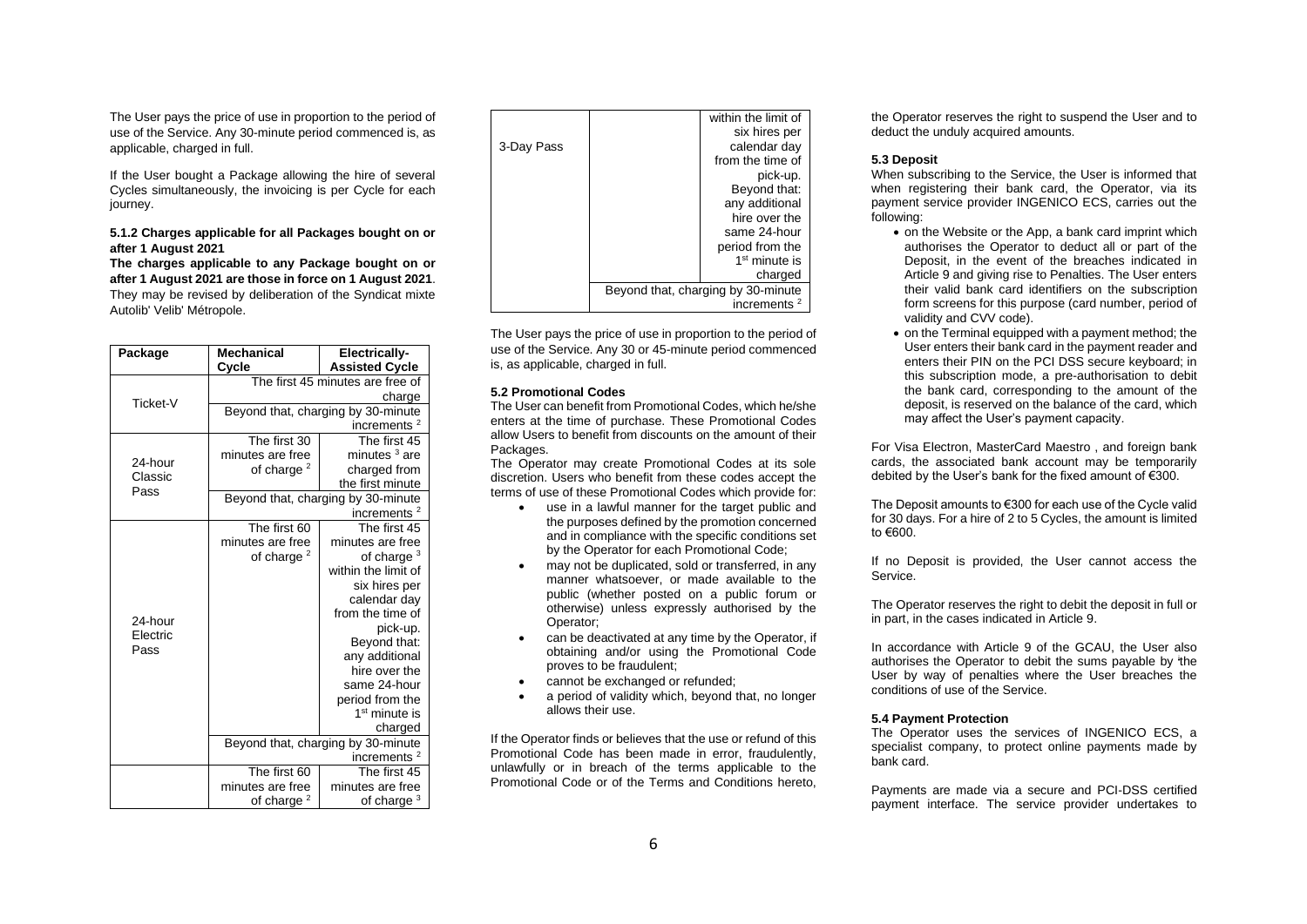maintain such certification (or any equivalent certification, howsoever named in the future) and shall be responsible for the security of data on bank card holders it collects or howsoever stores, processes or transmits for and on behalf of the Operator.

The Operator applies the 3D Secure standards and complies with all developments of the security standards in force.

The User is informed that the provisions on the possible fraudulent use of his/her bank card are those stipulated in the agreement concluded between the User and the bank issuing the bank card.

Since the Operator is not required to check the identity of each User, it shall not be responsible in the event of fraudulent use of a User's means of payment.

## **ARTICLE 6 – USER'S OBLIGATIONS**

The User undertakes to make normal use of the Service. In this respect, the User undertakes to use the Service personally in a prudent, diligent and sensible manner, observing these GCAU and the French Highway Code.

The User shall take care of the Cycle taken. He/she must avoid damage, destruction or disappearance of the Cycle. The User must systematically lock the Cycle with an antitheft device at a fixed structure whenever he/she stops outside a Station.

The User undertakes to pick up and return the Cycle within the Authorised Continuous Period of Use.

The User accepts in advance that any default on this obligation shall entitle the Operator to the payment of a fixed penalty whose final amount is defined according to the terms and conditions of Article 9.

If a Cycle is found to have been used contrary to the provisions of these GCAU, the User undertakes to return the Cycle at any time at the request of the Operator or its representatives.

The User undertakes to report to Customer Service as soon as possible the loss or theft of the Cycle, or any other problem relating to the Cycle or use of his/her Access Code within a maximum period of 24 hours of the occurrence of the event, the Cycle remaining under his/her responsibility until its return in any event.

Users shall be the sole parties responsible for updating their personal details and for any harmful consequences that could result from the failure to report any change relating thereto.

To maintain access to the Service, the User undertakes to keep a bank card valid for the duration of the Package. If necessary, the User will update their details and the validity date of their bank card directly from the User Account.

#### **ARTICLE 7 – RESTRICTIONS TO USE OF THE SERVICE**

Access to the Service is prohibited to children under 14 years of age, whether accompanied or not.

The Service is accessible to children aged between 14 and 18 years of age; a Package may be purchased by the legal guardian and/or under his/her responsibility.

The legal guardian of any minor subscribing to the Service shall be held liable for any damage caused directly or indirectly by the minor on account of their use of the Service.

As for any User, minors over 14 years of age must have an Access Code and PIN.

It is stipulated that Packages and Access Codes are strictly personal and allow the User to pick up, use and return a Cycle at any time, according to the conditions described in Article 4.

Users are therefore prohibited from lending, hiring or transferring their Access Codes associated with the Service.

The User is authorised to use the Cycle in accordance with the terms

herein, which exclude:

- Any use contrary to the provisions of the applicable highway regulations, particularly the provisions of the French Highway Code;
- Any use on land or under conditions likely to damage the Cycle;
- Carrying any passenger whatsoever in any manner whatsoever;
- Carrying a load of more than 10kg in the front basket;
- Any use of the Cycle that places the User or third parties in danger;
- Any dismantling or attempted dismantling of all or part of the Cycle;
- the use of the same Cycle for a maximum of three consecutive hires per 24-hour period;
- the use of the Service for rental purposes or for regular commercial deliveries;
- And more generally any irregular use of a Cycle.

The Cycle may not bear a total load of more than 120kg.

In case of suspected fraud, the Operator reserves the right to temporarily suspend User's access to the Service for up to one month.

In fact, after an unsuccessful reminder to the User, the Operator shall suspend access to the Service until the User rectifies the situation.

During the suspension of access to the Service, the User remains liable for paying uses as well as any penalty(ies).

The Operator reserves the right to terminate the User's Package automatically and without compensation in the event of the User's failure to comply with the provisions of Article 7 hereto, which includes any theft, vandalism or endangerment of others.

## **ARTICLE 8 – USER'S RESPONSIBILITY AND DECLARATIONS**

The User declares that he/she is able to use a Cycle and is physically fit for such use (sufficient size, good health, etc.)

Since the Cycle is placed under the User's responsibility, he/she is advised, before actually using the Cycle picked up, to carry out a basic check of its main apparent functional aspects, namely;

- The proper securing of the saddle, pedals and basket;
- The proper functioning of the bell, the brake system and the front and rear lights;
- The general good condition of the frame and tyres.

Otherwise, the User shall report any incident via his/her Account or to Customer Service.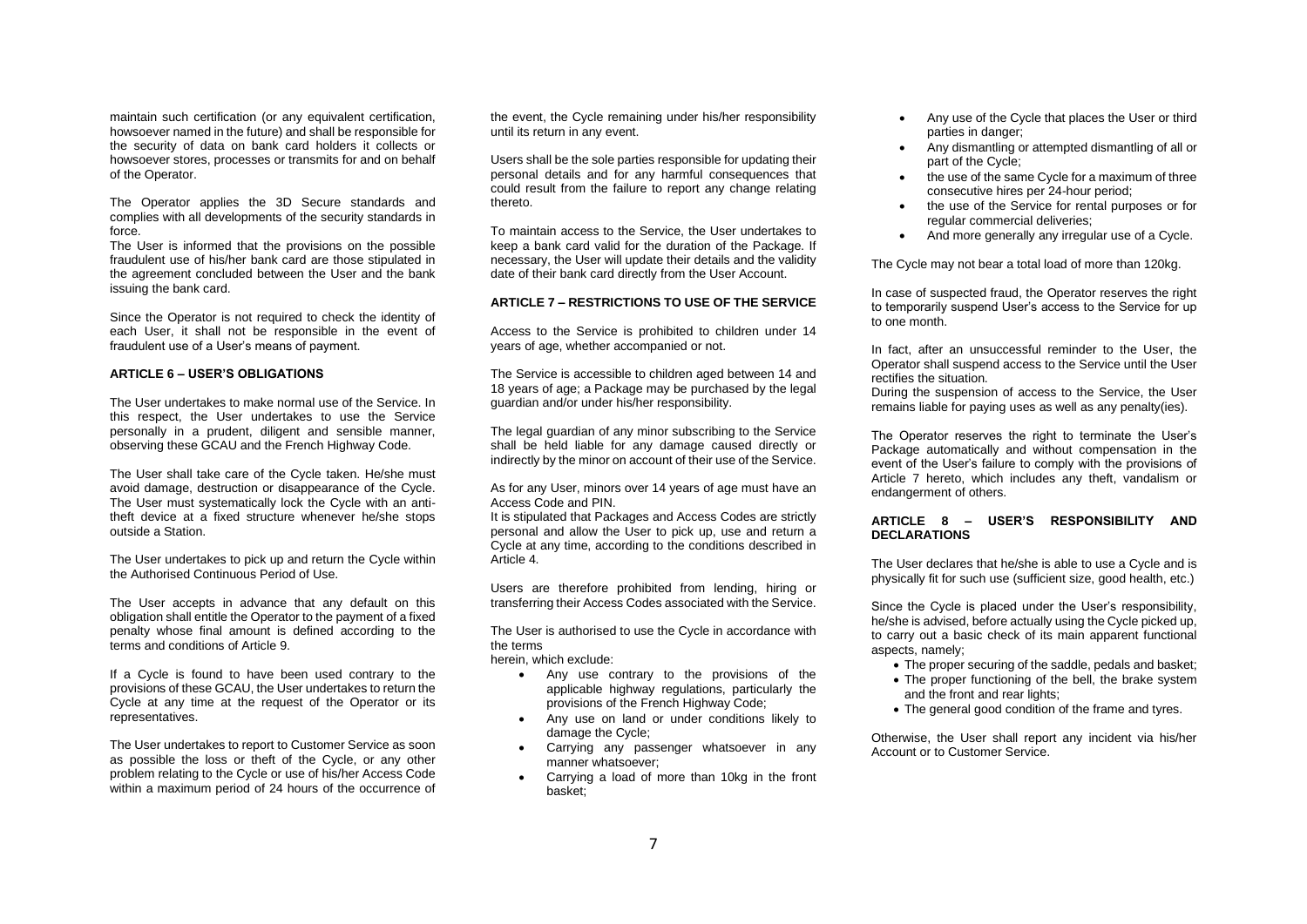The User declares that he/she has arranged and is the holder of a current third party liability insurance covering the consequences of use of the Cycle.

The User is also advised:

- To adapt braking distance in the event of bad weather;
- To adjust the saddle height to suit his/her own height;
- To wear an approved helmet and suitable clothing.

Aside from the provisions for the sanitation of the Cycles taken by the Operator during its maintenance operations (by disinfecting parts in contact with Users that may have been handled), Users are responsible for complying with the health recommendations issued by the public authorities for all their journeys.

Except in cases of force majeure, the User shall be solely and fully liable for any damage caused by the use of the Cycle throughout the Period of Use, including when this exceeds the Authorised Continuous Period of Use in the event of late return by the User.

The parents or legal representatives of any minor registered for the Service shall be held liable for any damage caused directly or indirectly by the minor on account of their use of the Service.

Any loan for a period of more than 24 hours shall be deemed to be a case of disappearance of the Cycle until it is found, which may give rise to penalties under the conditions laid down in Article 9.

In the event of the disappearance of the Cycle for which the User is responsible, he/she is required to report such disappearance to Customer Service within 24 hours of the initial loan and to file a complaint for theft of the Cycle with the police within 48 hours, the Cycle remaining under the User's full responsibility until a copy of the aforesaid complaint is submitted to Customer Service.

In the event of an accident and/or incident involving the Cycle, the User is required to report the event to Customer Service as soon as possible. The Cycle shall remain under the User's responsibility, either until it is locked at a Docking Station or, failing this, the User must secure the Cycle using the cable incorporated into the Cycle handlebars.

For the creation of his/her Account, the User has sole responsibility for the choice of logon details in respect of

third-party rights, particularly with regard to identity theft or theft of intellectual property rights, as well as maintenance of the confidential nature of the information. If the logon details are lost or forgotten, the User must contact Customer Service. The User is responsible for maintaining the security and confidentiality of his or her username and password.

### **ARTICLE 9 – PENALTIES**

The Deposit paid by the User at the time of subscription to the Service may be used by the Operator to debit any sums payable in penalties in the event of the User's breach in relation to the use of the Service.

The nature of the breaches and the amount of the associated penalties are as follows:

- Theft of the Cycle by force: €100 for a Mechanical Cycle and €150 for an Electrically-Assisted Cycle (the receipt of the report made to the police station is taken as full and final evidence);
- Disappearance of the Cycle without justification from the start of hire, full debit of the deposit: €200 for a Mechanical Cycle and €300 for an Electrically-Assisted Cycle;
- Damage sustained by the Cycle attributable to the User: fixed amount of €100 per Cycle;

It is recalled that in the case of a rental of two to five Cycles, the amount of the penalties will be applied as many times as there are Cycles concerned.

The Operator reserves the right to terminate the User's Account and Package automatically if the User is found to be in breach of the conditions set out in this article, including cases of theft, vandalism, endangerment of others and nonpayment of invoices.

The User is informed that if the Cycle is not returned within 24 hours, he/she may be recognised when near a Station.

# **ARTICLE 10 – DATA PROTECTION**

By creating an Account and subscribing to the Service, the User agrees to the collection and processing of his/her personal data by the Operator or any designated provider in accordance with the General Data Protection Regulation (GDPR) and the provisions of French Law 78-17 of 6 January 1978 as amended.

The Local Authority and the Operator are jointly responsible for processing the data collected as part of the Service. In this respect, the data collected by the Operator is subject to declaration and authorisation by the Commission Nationale de l'Informatique et des Libertés [French National Data Protection Authority].

The personal data collected by the Operator is subject to electronic processing for the purposes of:

- Subscription to the Service;
- Cycle management;
- Management of commercial relations with Users:
- Management of Access Codes allowing use of the Cycles;
- Possible transmission of commercial offers by the Operator;
- the possible temporary exclusion of Users

This data shall be kept for the period strictly necessary to fulfil the purpose sought at the time of collection, in accordance with simplified standard no. NS-048 and the GDPR, within the limit of 3 years from the expiry date of any User's last Package.

The recipients of the data are the Operator's data processors as well as the partners concerned by the Service, and the Local Authority. With this in mind, the User agrees to his/her named information being stored, processed and transferred by the Service Provider to its data processors and partners, even in other countries of the European Union, which may, however, only access such named data for the purposes of providing the Service and in compliance with the legal and statutory provisions in force.

In accordance with the aforementioned laws and regulation, the User has the right to access, correct, amend, object to and delete personal data concerning him/her. To exercise this right, Users simply need to make a request directly to Customer Service by email at the following addres[s service](mailto:service-client@velib-metropole.fr)[client@velib-metropole.fr](mailto:service-client@velib-metropole.fr) or by post to: Service Clients Velib' Métropole - TSA 71111 - 92 667 Asnières-Sur-Seine Cedex, or to the Data Protection Officer (DPO) by email at [dpo@smovengo.fr.](mailto:dpo@smovengo.fr)

By creating an Account, the User agrees to receive informational text messages and emails in the normal course of business arising from the use of the Service.